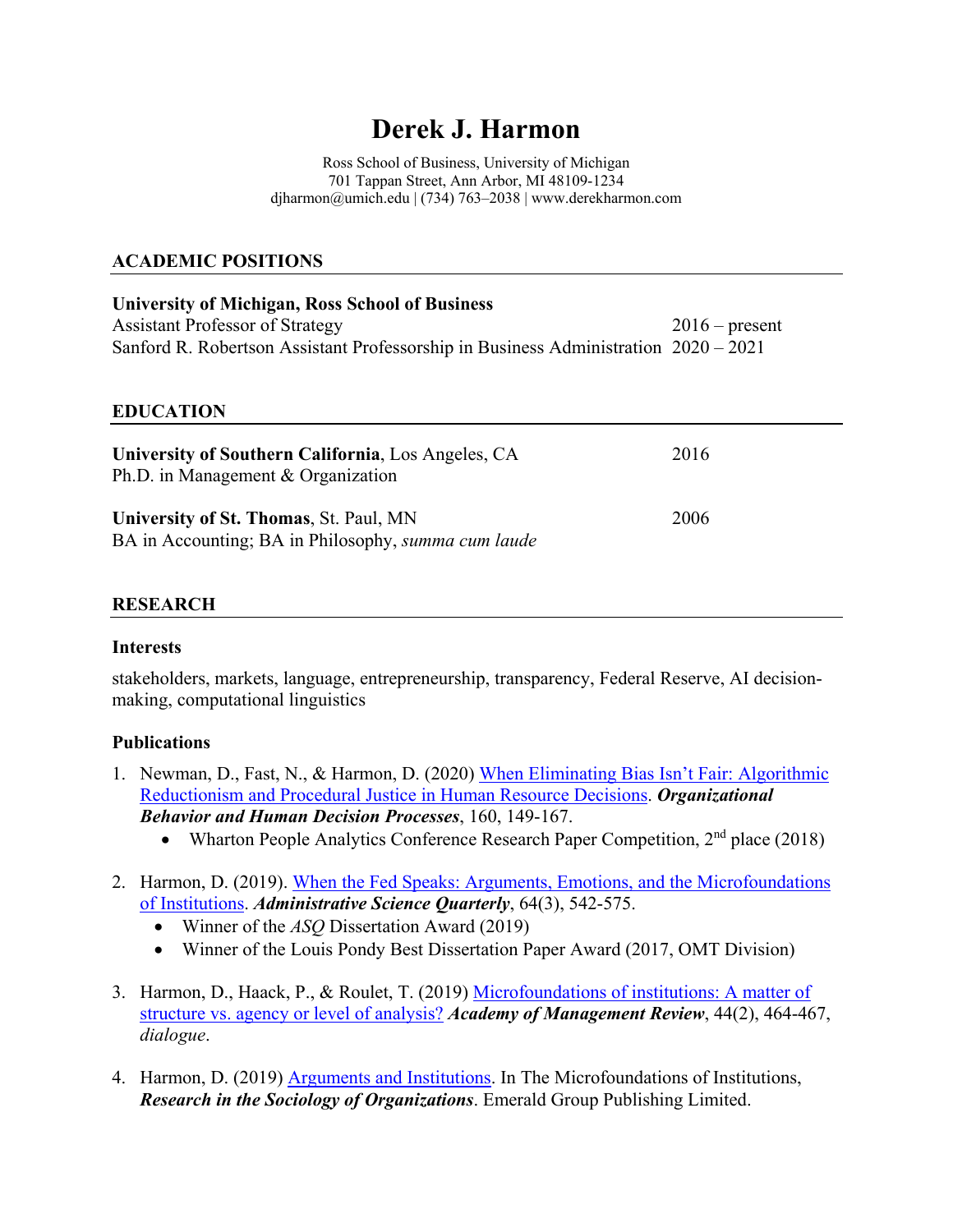- 5. Glaser, V., Fast, N., Harmon, D., & Green, S. (2016). [Institutional Frame Switching: How](https://static1.squarespace.com/static/54bc7ca7e4b0276f663d1a22/t/5fe9e5825f46435143fe852f/1609164163114/Glaser+Fast+Harmon+Green+%282016%29+Institutional+Frame+Switching.pdf)  [Institutional Logics Shape Individual Action.](https://static1.squarespace.com/static/54bc7ca7e4b0276f663d1a22/t/5fe9e5825f46435143fe852f/1609164163114/Glaser+Fast+Harmon+Green+%282016%29+Institutional+Frame+Switching.pdf) In How Institutions Matter! (pp. 35-69), *Research in the Sociology of Organizations*. Emerald Group Publishing Limited.
- 6. Harmon, D., Green, S., & Goodnight, G. (2015). [A Model of Rhetorical Legitimation: The](https://static1.squarespace.com/static/54bc7ca7e4b0276f663d1a22/t/5fe9e5993bc7803746e7f374/1609164186050/Harmon+Green+Goodnight+%282015+AMR%29.pdf)  [Structure of Communication and Cognition Underlying Institutional Maintenance and](https://static1.squarespace.com/static/54bc7ca7e4b0276f663d1a22/t/5fe9e5993bc7803746e7f374/1609164186050/Harmon+Green+Goodnight+%282015+AMR%29.pdf)  [Change.](https://static1.squarespace.com/static/54bc7ca7e4b0276f663d1a22/t/5fe9e5993bc7803746e7f374/1609164186050/Harmon+Green+Goodnight+%282015+AMR%29.pdf) *Academy of Management Review*, 40(1): 76–95.
- 7. Harmon, D., Kim, P., & Mayer, K. (2015). [Breaking the Letter vs. Spirit of the Law: How](https://static1.squarespace.com/static/54bc7ca7e4b0276f663d1a22/t/5fe9e5ab3a38f1395d9058f8/1609164203624/Harmon+Kim+Mayer+%282015%29.pdf)  [the Interpretation of Contract Violations Affects Trust and the Management of Relationships.](https://static1.squarespace.com/static/54bc7ca7e4b0276f663d1a22/t/5fe9e5ab3a38f1395d9058f8/1609164203624/Harmon+Kim+Mayer+%282015%29.pdf) *Strategic Management Journal*, 36(4): 497-517.
- 8. Kim, P. & Harmon. D. (2014). [Justifying One's Transgressions: How Rationalizations Based](https://static1.squarespace.com/static/54bc7ca7e4b0276f663d1a22/t/5fe9e5c148ad1f13961d5a7c/1609164225513/Kim+Harmon+%282014+JEP+Applied%29.pdf)  [on Equity, Equality, and Need Affect Trust After its Violation.](https://static1.squarespace.com/static/54bc7ca7e4b0276f663d1a22/t/5fe9e5c148ad1f13961d5a7c/1609164225513/Kim+Harmon+%282014+JEP+Applied%29.pdf) *Journal of Experimental Psychology: Applied*, 20(4), 365-379.
- 9. Kim, P., & Harmon, D. (2012). [The nature of collective reactions to potential transgressions.](https://static1.squarespace.com/static/54bc7ca7e4b0276f663d1a22/t/608aa2529bfdbc0be4d0b6d6/1619698258570/Kim+Harmon+%282012%29.pdf) In Neale, M.A., & Mannix, E.A. (Eds.), *Research on Managing Groups and Teams: Looking Back and Moving Forward* (Volume 15). Greenwich, CT: JAI Press.

#### **Other publications**

- 10. Harmon, D. (2020). [The Hidden Cost of Transparency Pledges.](https://blogs.lse.ac.uk/businessreview/2020/12/18/the-hidden-cost-of-transparency-pledges/) *London School of Economics Business Review*.
- 11. Harmon, D. (2022) [Review of the book *Stewards of the Market: How the Federal Reserve Made Sense of the Financial Crisis*, by Mitchel Abolafia]. *Administrative Science Quarterly*.

## **Under Review & In Process**

- 12. "The Transmission of Misconduct in the Chicago Police Department" (with Justin Frake).
- 13. "Uncertainty and Special Purpose Acquisition Companies" (with Ivana Naumovska).
	- Ghoshal Research and Practice Award Winner (2021)
- 14. "European Central Bank Communications and Market Reactions" (with Marcello Mariani).
- 15. "Metrics and Entrepreneurship in Nascent Markets" (with Eunice Rhee & Yun Ha Cho).
	- Nominated for best paper 2019 EGOS conference (sub-theme 29 social evaluations)
- 16. "Entrepreneurship and Counterarguments in Nascent Markets" (with Xiumei Li, Jade Lo, & VK Narayanan).
- 17. "Punishment and peer misconduct" (with Sarah Gordon & Justin Frake).
- 18. "Managerial information withholding and retaliatory behaviors" (with Elizabeth Trinh).
- 19. "Covid and Business Responsibility" (with Anna Jasinenko & Patrick Haack).
	- Coverage in [Reputation Magazine](https://static1.squarespace.com/static/54bc7ca7e4b0276f663d1a22/t/61926202298f870fbd6e6ad8/1636983299191/Reputation_Magazine_29%2C_Michaelmas_2020.pdf) (Michaelmas 2020)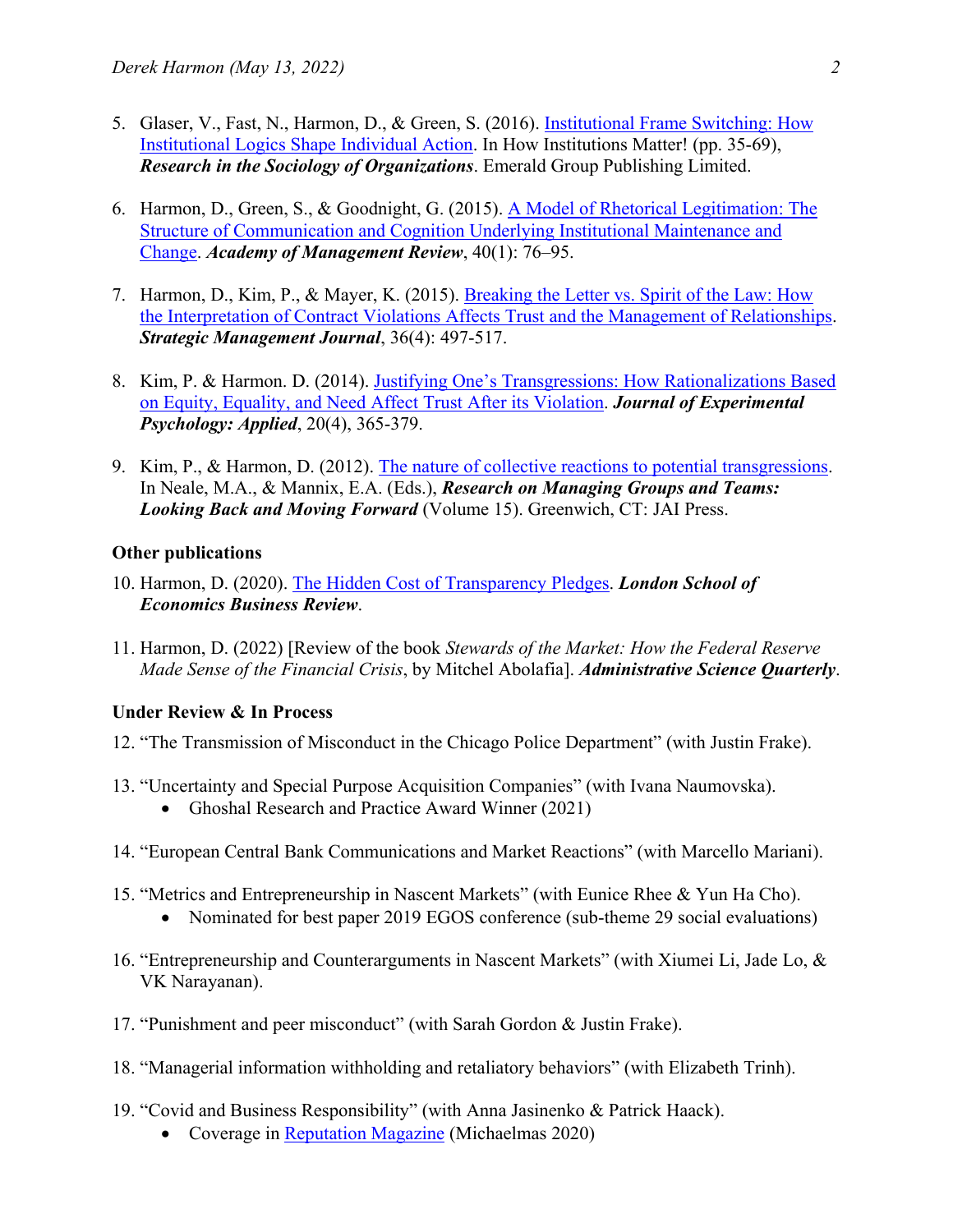## **PRESENTATIONS**

Harmon, D. & Frake, J. (equal authorship) Intergenerational Transmission of Organizational Misconduct: Evidence from the Chicago Police Department

- 2021 at Henley Business School
- 2021 at New York University
- 2021 at Cornell
- 2021 at HEC Paris
- 2021 at Washington University (coauthor presented)

Naumovska, I. & Harmon, D. Into the great unknown: When expressing more uncertainty improves entrepreneurial financing outcomes

• 2021 at the Academy of Management (held virtually)

Deliberations, Decisions, and Justifications: Transparency of the FOMC.

• 2020 at Stanford's GSB Organizational Behavior group

Harmon, D. & Rhee, E. Constructing New Valuation Metrics: Entrepreneurial Arguments and Stock Market Reactions in Nascent Markets.

- 2021 at London Business School
- 2020 at Seoul National University
- 2020 at the Academy of Management, held virtually
- 2019 at the Academy of Management in Boston, MA
- 2019 at the European Group for Organizational Studies in Edinburgh, Scotland
- 2019 at the Strategy Winter Conference in Salt Lake City, UT
- 2019 at the University of Michigan ICOS Seminar in Ann Arbor, MI
- 2018 at the Organization Theory Junior Faculty Conference at Columbia University

Harmon, D. & Mariani, M. The Power of Abstraction: European Central Bank Communications and the Heterogeneous Reactions across Stock Markets.

- 2019 at the University of Minnesota Strategic Management and Entrepreneurship group
- 2019 at the University of Michigan Strategy Brown Bag Seminar in Ann Arbor, MI
- 2018 at the Alberta Institutions Conference in Edmonton, Canada

Rhee, E. & Harmon, D. Compensatory Reframing and Stock Market Reaction: A Case of Failed M&A Attempts.

- 2017 at the Strategic Management Society in Houston, TX
- 2016 at the Academy of Management in Anaheim, CA

Harmon, D. When the Fed Speaks: Arguments, Emotions, and the Microfoundations of Institutions.

- 2019 at the Academy of Management in Boston, MA
- 2019 at the University of Michigan's Hosmer Hall Luncheon in Ann Arbor, MI
- 2017 at the Academy of Management in Atlanta, GA
- 2016 at the University of Alberta, HEC Lausanne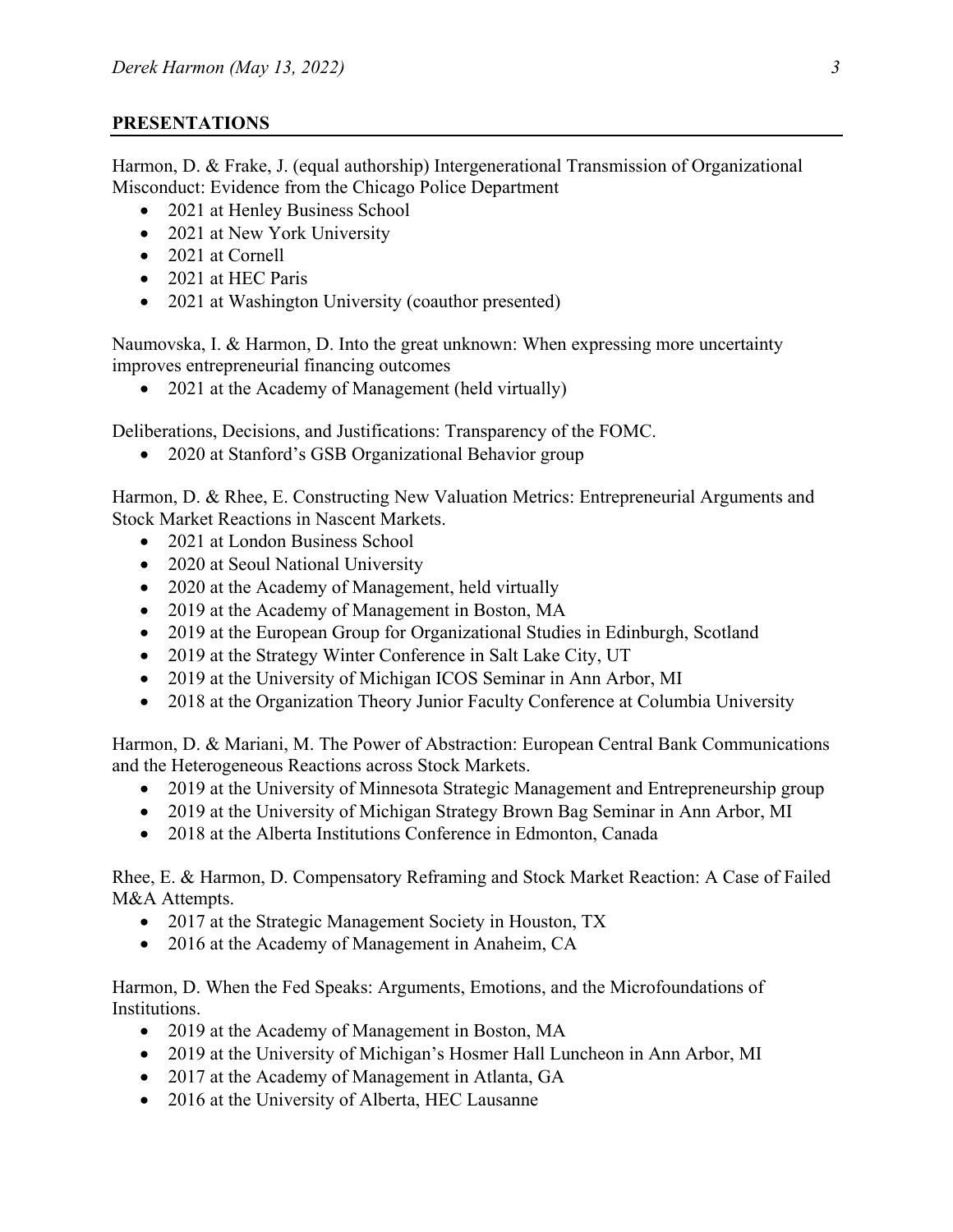• 2015 at the University of Georgia, Aalto University, Cambridge University, HEC Paris, Michigan State University, Texas A&M, INSEAD, McGill, Arizona State University, University of Michigan, UCLA

Harmon, D. Linguistic Archaeology and Financial Markets: An Emerging Perspective.

• 2017 at the Tuck Junior Faculty Conference in Hanover, NH

Etchanchu, H. & Harmon, D. Rules of Engagement: A Dialogical Theory of Legitimation Crises and the French Shale Gas Debate.

- 2017 at the Fifth Austrian Early Scholars Workshop in Vienna, Austria
- 2016 at the European Group for Organizational Studies in Naples, Italy

Harmon, D. & Vaara, E. A Configurational Model of Communicative Legitimation.

• 2015 at the European Group for Organizational Studies in Athens, Greece

Harmon, D. & Kim, P. Moving Beyond Intentionality: How Violations of Action versus Inaction Affect Trust Repair.

- 2014 at the Academy of Management in Philadelphia, PA
- 2014 at the International Association of Conflict Management in Leiden, Netherlands
- Best Graduate Student Paper as Lead Author, at IACM in Leiden, Netherlands

Harmon, D. & Kim, P. Making Sense of Contract Violations: How an Agreement Is Originally Achieved Affects the Likelihood of Trust Repair.

- 2014 at the Western Academy of Management in Napa, CA
- 2013 at the Academy of Management in Orlando, FL

Harmon, D., Kim, P., & Mayer, K. Breaking the Letter vs. Spirit of the Law: How the Interpretation of Contract Violations Affects the Likelihood of Trust Repair.

- 2012 at Strategic Management Society in Prague, Czech Republic
- 2012 at the Academy of Management in Boston, MA
- 2012 at Western Academy of Management in La Jolla, California

Kim, P. & Harmon, D. Competence, Integrity, and Benevolence: The Implications of Past Depictions, Natural Construals, and Logical Differentiations for Trust Repair.

- 2013 at the International Association for Conflict Management in Tacoma, WA
- 2012 at the Academy of Management in Boston, MA

Kim, P., & Harmon D. Trust repair via distributive justice rationales: The contingent implications of equity, equality, and need.

- 2013 at the International Association for Conflict Management in Tacoma, WA
- 2012 at the Academy of Management in Boston, MA
- 2011 at the SoCal Ph.D. Doctoral Consortium at the University of Southern California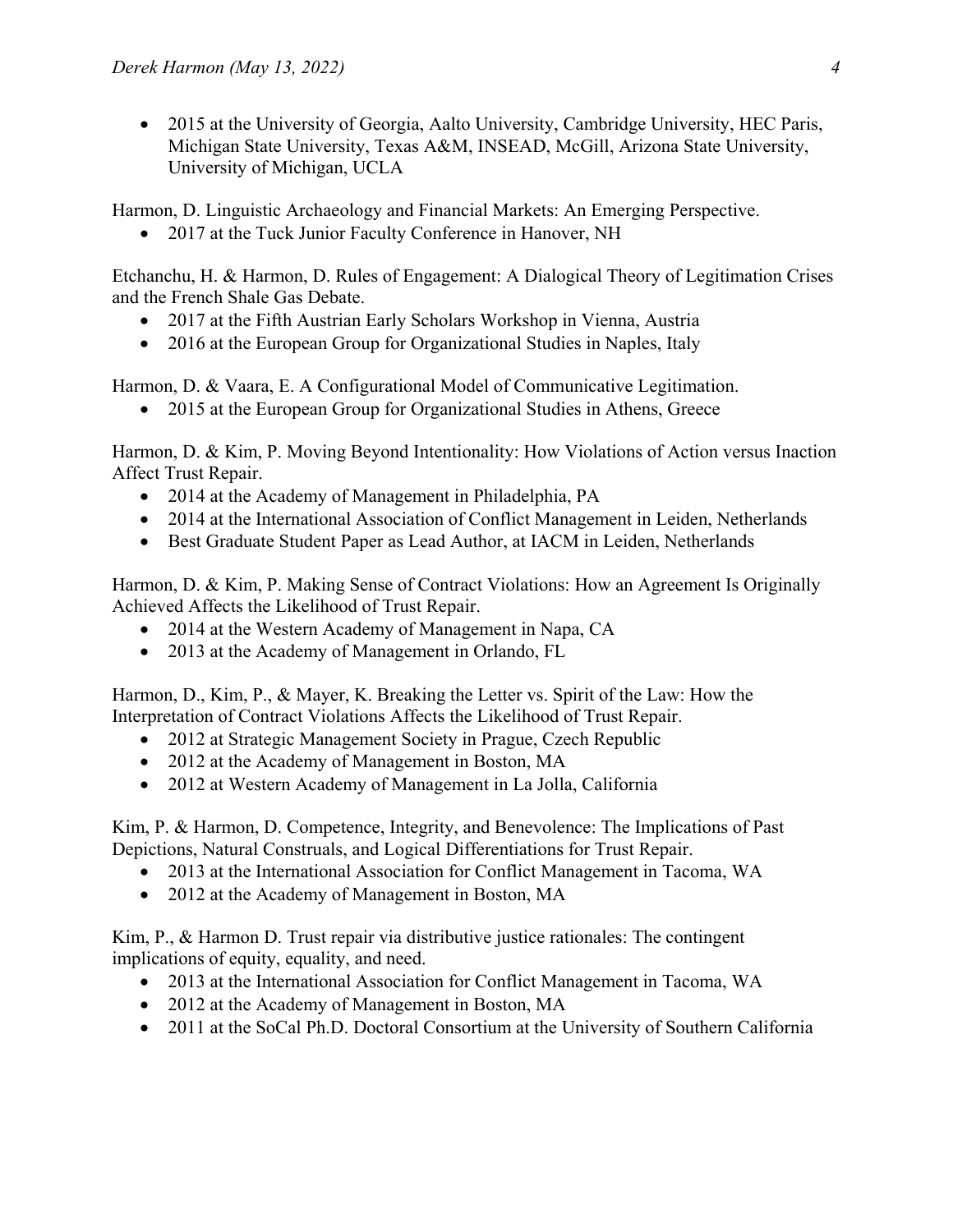## **WORKSHOPS AND SYMPOSIUM**

- PDW on Language, Meaning, and Organizing: Exploring Multi-Level Theorizing and Analysis. Organizer. Academy of Management, held virtually (2021).
- PDW on Content and Text Analysis in Organizational Research: Techniques and Applications. Presenter. Academy of Management, held virtually (2021).
- PDW on Experiments in Institutional Theory and Strategy Research. Presenter. Academy of Management, held virtually (2021).
- Symposium on Science Denial: Causes, Courses, and Remedies. A Route Map for Organizational Scholars. Panelist. Academy of Management, held virtually (2021).
- Symposium on Information Disclosure in Strategic Management. Panelist. Academy of Management, held virtually (2021).
- Sub-theme: Microinstitutions: unpacking the building blocks of organizations and institutional fields. Organizer. European Group for Organizational Studies, held virtually (2021).
- OMT Doctoral Consortium. Facilitator. Academy of Management, held virtually (2020).
- PDW on Language, Meaning, and Organizing: Linguistic Theories and Methods of Organizing. Organizer. Academy of Management, held virtually (2020).
- Symposium on Alternative Institutionalism: Theory, Methods, and Topics. Organizer. Academy of Management, held virtually (2020).
- Sub-theme: The future of analyzing talk: Linguistic theories and methods in organizing. Organizer. European Group for Organizational Studies, held virtually (2020)
- PDW on Language, Meaning, and Organizing: The Future of Linguistic Theories, Data, and Methodologies. Organizer. Academy of Management in Boston, MA (2019).
- Symposium on Cutting-Edge Linguistic Methods: Taking Stock of Advances in the Study of Meaning Structures. Organizer. Academy of Management in Boston, MA (2019).
- PDW on Getting Emotional: Theorizing About and From Data at the Intersection of Emotions and Institutions. Presenter. Academy of Management in Boston, MA (2019).
- OMT Doctoral Consortium. Facilitator. Academy of Management in Boston, MA (2019).
- Symposium on Micro-Institutional Processes. Presenter. Academy of Management in Boston, MA (2019).
- Experimental Research in Institutional Theory PDW (keynote speech and facilitator), European Group for Organizational Studies in Edinburgh, Scotland (2019).
- OMT Doctoral Consortium. Facilitator. Academy of Management in Chicago, IL (2018).
- Symposium on Strategic Communication: A Dialogue on Theories, Data, and the Future of Analyzing Talk. Organizer. Academy of Management in Chicago, IL (2018). OMT Showcase Symposium.
- OMT Doctoral Consortium. Facilitator. Academy of Management in Atlanta, GA (2017).
- PDW on Talk as Data: New Approaches to Analyzing Text to Advance Theory. Discussant. Academy of Management in Atlanta, GA (2017).
- OMT Junior Faculty Consortium. Academy of Management in Anaheim, CA (2016).
- Symposium on Revisiting Symbolic Management: Strategic Communication in Financial Markets. Co-organizer with Eunice Rhee. Academy of Management in Anaheim, CA (2016).
- Symposium on Experiments in Institutional Theory and Strategy Research. Guest speaker. Academy of Management in Anaheim, CA (2016).
- Ph.D. Student Workshop, West Coast Research Symposium in Seattle, WA (2015).
- BPS Division Dissertation Consortium, Academy of Management in Vancouver, CA (2015).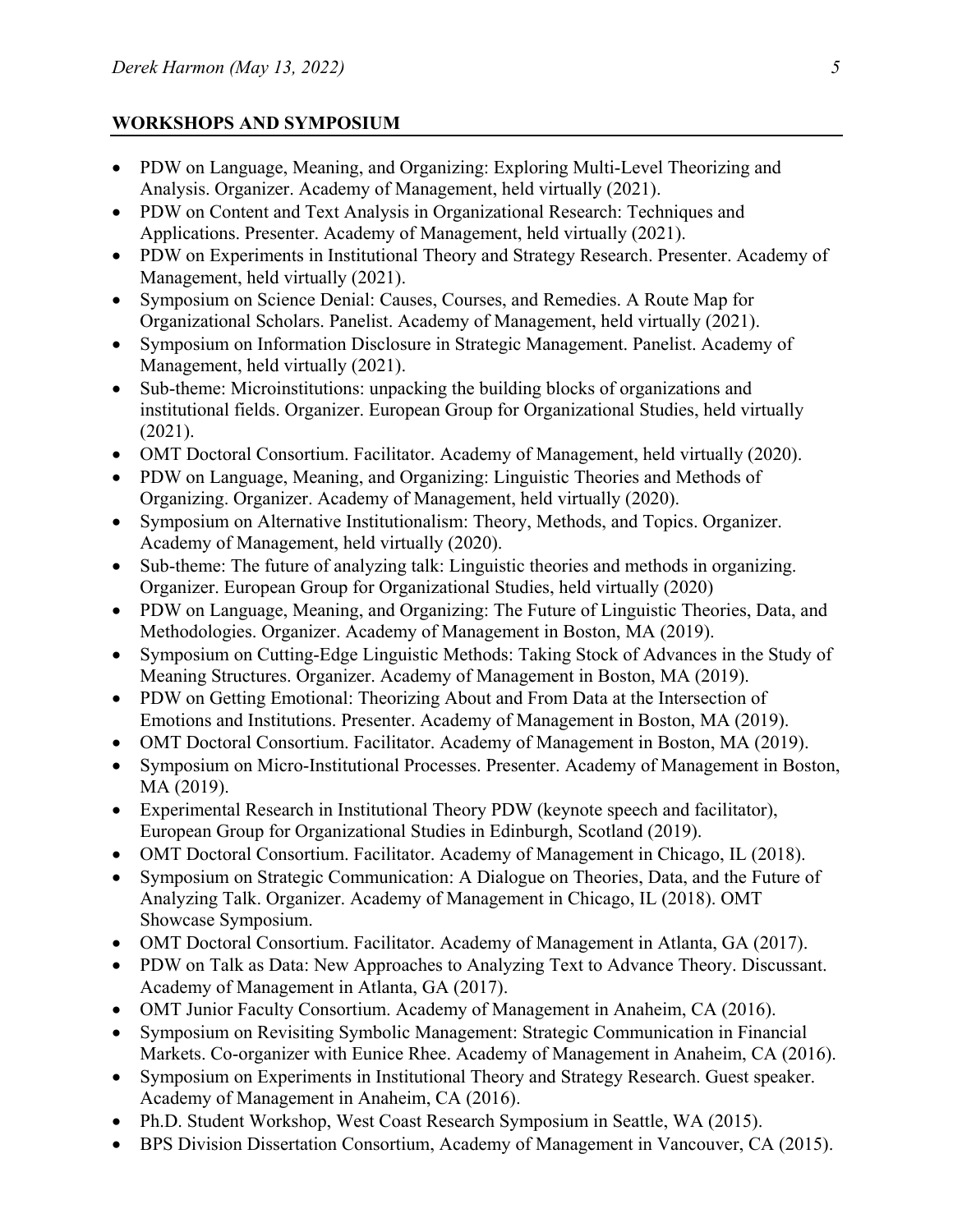- Experimental Research in Institutional Theory PDW (facilitator), European Group for Organizational Studies in Athens, Greece (2015).
- Ph.D. Student Workshop, European Group for Organizational Studies in Athens, Greece (2015).
- Ph.D. Student Workshop, Alberta Institutions Conference (2015).
- Medici Summer School in Management Studies in Bologna, Italy (2015).
- Trust Development and Repair in Organizations (symposium organizer), Academy of Management in Philadelphia, PA (2014).
- OMT Division Doctoral Consortium, Academy of Management in Philadelphia, PA (2014).
- Experimental Research in Institutional Theory PDW, European Group for Organizational Studies in Rotterdam, the Netherlands (2014).
- Symposium (organizer), Western Academy of Management in La Jolla, CA (2012).
- Ph.D. Student Research Development Workshop, Atlantic Competitive Advantage Conference in Atlanta, GA (2012).
- Andrew Hayes Statistics Workshop, at the University of Southern California (2011).

## **HONORS AND AWARDS**

- Neary Teaching Excellence Award for Masters of Management, University of Michigan
- Ghoshal Research and Practice Award Winner, Strategic Management Division, Academy of Management (2021).
- AMJ Outstanding Reviewer award (2020/2021).
- AMR Outstanding Reviewer award (2020/2021).
- Research Committee Service Award, Organization Management Theory Division, Academy of Management (2021).
- Winner of the ASO Dissertation Award (2019).
- Wharton People Analytics Conference Research Paper Competition,  $2<sup>nd</sup>$  place (2018).
- Winner of the Louis Pondy Best Dissertation Paper Award, awarded by the OMT Division of AOM (2017).
- Nominated for the William H. Newman Award for Best Paper Based on a Dissertation; winner announced at AOM (2017).
- Finalist for the Wiley Blackwell Award for Outstanding Dissertation Research Award, awarded by the BPS Division at AOM (2017).
- Award for Excellence in Teaching, University of Southern California (2016).
- Teaching Award, Marshall School of Business (2016).
- The Order of the Aretè Award for Scholarship, University of Southern California (2016).
- Ph.D. Achievement Award, University of Southern California (\$2500) (2016).
- Runner up at the INFORMS Dissertation Proposal Competition (2015).
- University of Southern California's Award for Excellence in Teaching (2015).
- Marshall Ph.D. Teaching Award, recognizes top two student instructors (2015).
- The Manning Endowed Fellowship recipient (2015 2016).
- Student Research Award (\$2,500), Lloyd Greif Center for Entrepreneurship (2015).
- Alberta Institutions Conference travel stipend (\$500), OMT Division (2015).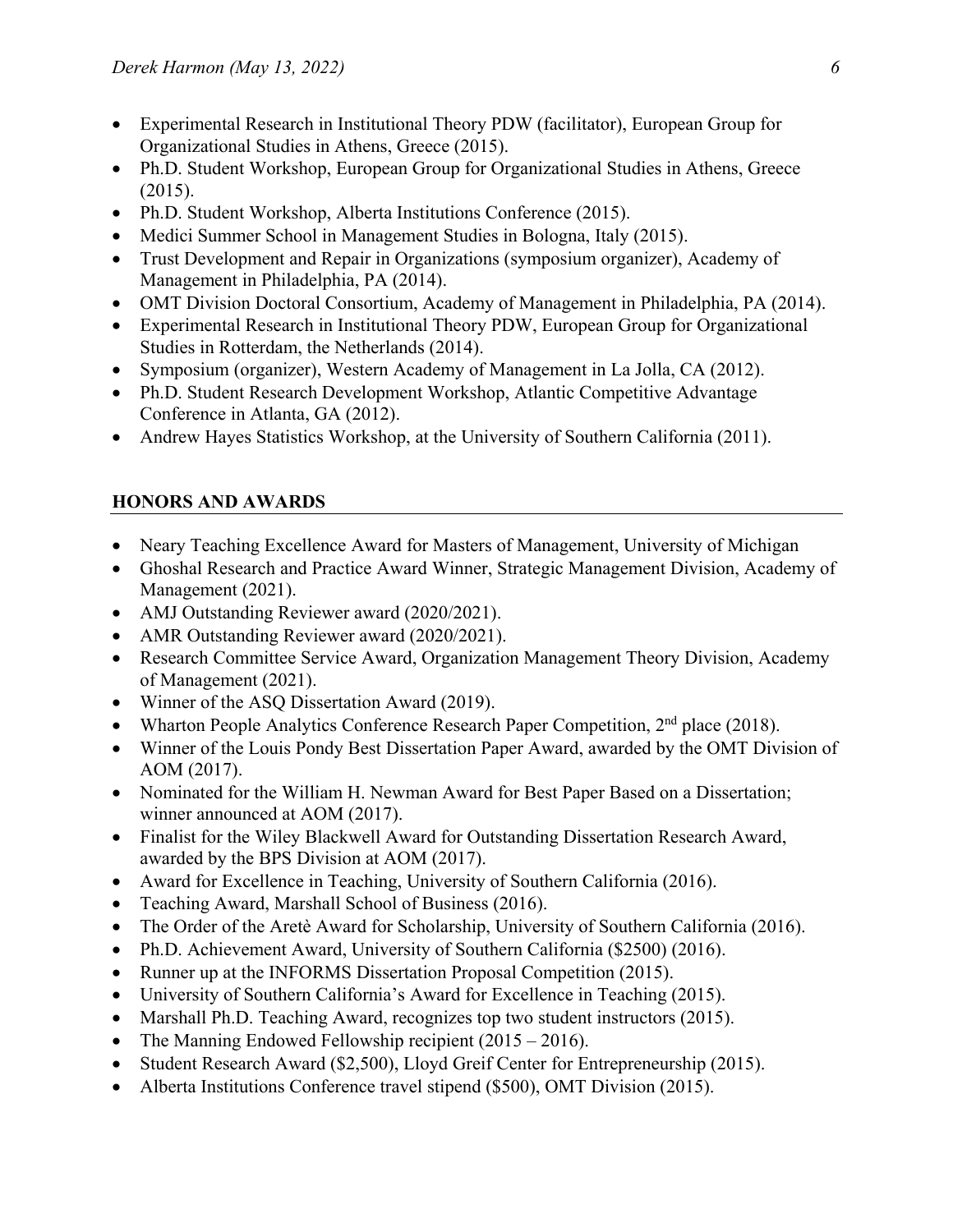- Best Graduate Student Paper as Lead Author, International Association for Conflict Management, Leiden, Netherlands, "Moving Beyond Intentionality: How Violations of Action versus Inaction Affect Trust Repair," with Kim, P. (2014).
- Dispute Resolution Research Center (DRRC) Scholarship, sponsored by Northwestern University, International Association for Conflict Management, Leiden, Netherlands (2014).
- Faculty Research Award (\$4,000), Greif Center for Entrepreneurship, with Kim, P. (2012).
- National Science Foundation Grant, "Breaking the Letter vs. Spirit of the Law: How the Interpretation of Contract Violations Affects Trust and the Management of Relationships," Ph.D. Student Development Workshop, Atlanta Competitive Advantage Conference (2012).
- Best Conference Paper Award Nomination, Strategic Management Society, "The Role of Institutional Identities and Frames in Contracting," with Weber, L. & Glaser, V. (2011).

## **TEACHING EXPERIENCE**

## **University of Michigan**

Instructor, Corporate Strategy (MBA).

- Fall 2021: 2 sections, average rating: 4.9/5.0
- Fall 2020: 2 sections, average rating:  $4.9/5.0$
- Fall 2019: 3 sections, average rating: 4.9/5.0

Instructor, Strategy (Masters of Management).

- Fall 2021: 2 sections, average rating:  $5.0/5.0$ 
	- o Awards: Neary Teaching Excellence Award

Instructor, Language, Meaning, and Strategy (PhD Seminar).

- Winter 2021: 1 section, average rating: 5.0/5.0
- Winter 2019: 1 section, average rating: 5.0/5.0

Instructor, Corporate Strategy (undergrads).

- Fall 2018: 3 sections, average rating: 4.9/5.0
- Fall 2017: 3 sections, average rating:  $4.8/5.0$ 
	- o Award nominations: BBA & PhD Teaching Excellence Award
- Fall 2016: 2 sections, average rating:  $4.9/5.0$

## **University of Southern California**

Instructor, Leading Organizations

• Summer 2014: 1 section, rating:  $5.0/5.0$ 

o Awards: Marshall Ph.D. Teaching Award, recognizes top two student instructors Teaching Assistant, Leading Organizations (for Jody Tolan) (Spring 2014).

Teaching Assistant, Organizational Behavior MBA (for Scott Wiltermuth) (Fall 2013). Guest Instructor, Negotiations MBA (for Mark Kennedy) (Spring 2011).

## **PROFESSIONAL SERVICE**

## **University of Michigan Service**

- Uplift Committee for PhD Student Wellbeing, 2018 present
- PhD student advising (Yun Ha Cho, Elizabeth Trinh)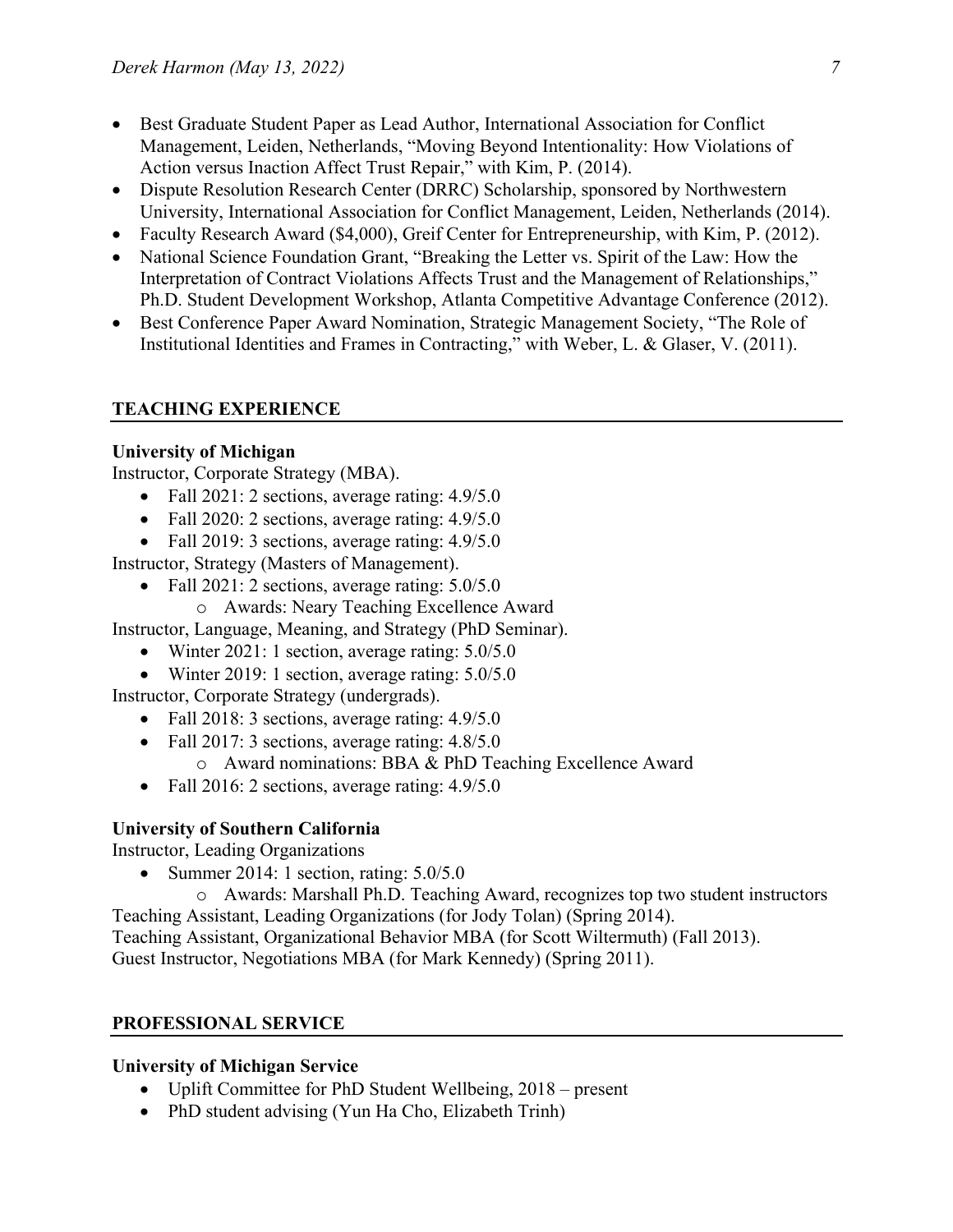- Dissertation Committee Member (Pablo Sanz, Raji Kunapuli, Teddy Dewitt, Gareth Keeves)
- Strategy Brown Bag Coordinator,  $2018 2019$
- Strategy Senior Hiring Committee,  $2018 2019$
- PhD Student Admissions Committee,  $2018 2019$ ,  $2020 2021$
- Strategy Seminar Series Coordinator,  $2017 2018$ ,  $2020 2021$

#### **University of Southern California Service**

- Marshall School of Business, Student President for all Ph.D. students,  $2012 2015$
- Management & Organization Ph.D. Student Seminar, Organizer, 2013 2015
- Marshall School of Business Salon Speaker Series, Co-organizer, 2015 2016

#### **Academy Service**

- Editorial board member for *Administrative Science Quarterly*, 2022 present
- Editorial board member for *Organization Science*, 2021 present
- Editorial board member for *Academy of Management Review*, 2020 present
- Editorial board member for *Academy of Management Journal*, 2019 present
- Rep at Large, SMS Behavioral Strategy, 2021 present
- Listserv Moderator, AOM OMT Division, 2015 2019
- Communications Chair, AOM OMT Division, 2015 2018
- Blogger, AOM OMT Division,  $2012 2015$

**Ad hoc Journal Reviewing:** Academy of Management Journal, Academy of Management Review, Administrative Science Quarterly, Journal of Management Studies, Management Science, Organization Science, Organization Studies, Strategic Management Journal, Strategic Organization

**Ad hoc Conference Reviewing:** Academy of Management, Strategic Management Society, European Group for Organizational Studies

## **PROFESSIONAL AFFILIATIONS**

- Sanger Leadership Center, core faculty, 2020 present
- Michigan Institute for Data Science, core faculty, 2019 present
- Academy of Management, member, 2011 present
- Strategic Management Society, member, 2011 present
- European Group for Organizational Studies, member, 2014 present
- International Association of Conflict Management, member, 2013 present
- American Statistical Association, member, 2011 present
- Association for Psychological Science, member, 2011 present
- American Accounting Association, member, 2014 present